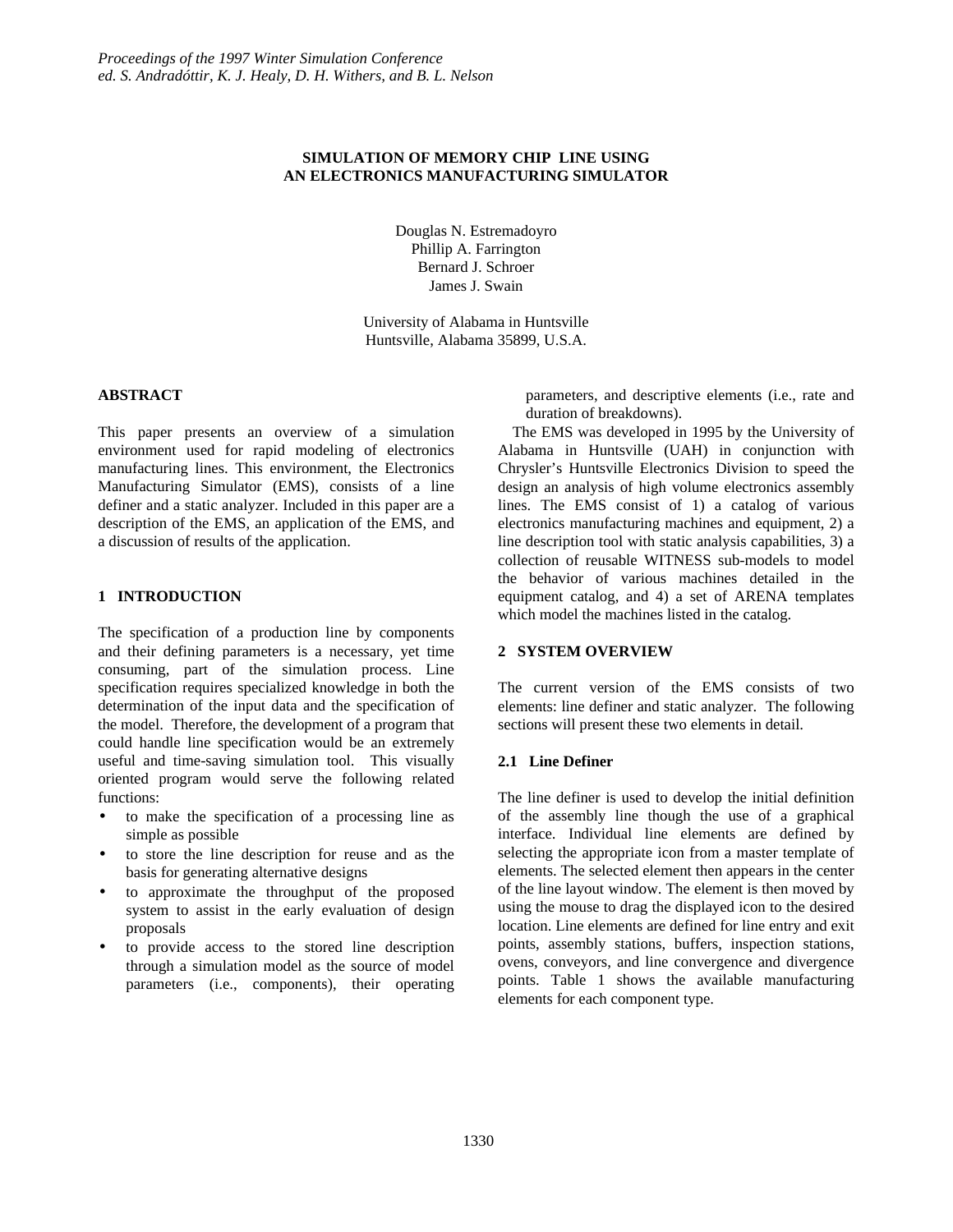| Option                                   | Component Type |
|------------------------------------------|----------------|
| General Purpose/Vertical Stacker         | <b>Buffer</b>  |
| General Conveyor                         | Conveyor       |
| <b>Final Test</b>                        | Inspection     |
| <b>In-Circuit Test</b>                   | Inspection     |
| Solder Paste Inspection                  | Inspection     |
| <b>TDK Bar Code Verification</b>         | Inspection     |
| X-Ray Inspection                         | Inspection     |
| <b>Board Inverter</b>                    | Machine        |
| <b>Fine Pitch Placement Machine</b>      | Machine        |
| <b>Glue Placement Machine</b>            | Machine        |
| <b>PCB</b> Shear                         | Machine        |
| Phillips FCM16 Placement Machine         | Machine        |
| Phillips MCM8 Placement Machine          | Machine        |
| Robot (General Purpose)                  | Machine        |
| <b>Rotating Device</b>                   | Machine        |
| Solder Paste Application/Screen Printing | Machine        |
| TDK Bar Code Applicator                  | Machine        |
| <b>TDK Board Loader</b>                  | Machine        |
| TDK CX-5 Placement Machine               | Machine        |
| TDK RX-4 Placement Machine               | Machine        |
| TDK RX-5 Placement Machine               | Machine        |
| TDK SS-1 Placement Machine               | Machine        |
| TDK VC-5 Radial Placement Machine        | Machine        |
| <b>Conformal Coating</b>                 | Oven           |
| Curing Oven                              | Oven           |
| <b>Functional Test Oven</b>              | Oven           |
| Preheat Oven                             | Oven           |
| <b>Reflow Oven</b>                       | Oven           |
|                                          |                |

Table 1. Available Manufacturing Elements for Each Component Type

The attributes of individual manufacturing elements and the assembly line process flow are defined by double clicking on the element icon. The user begins by selecting the machine type and the stations preceding and succeeding it in the line (when these are entered, a line connecting the elements is drawn in the line layout window). Cycle times are then entered. The user may enter this information as a fixed production cycle time or as a detailed cycle time specified by a time per component, an index time, and the number of operations/components per board. The user may enter downtimes and repair times in general or specific terms as with the cycle times. The general format allows the user to define downtimes and repair times in terms of their frequency per time period (i.e., daily or weekly). The detailed format allows the user to define downtimes and repair times in terms of a particular distribution with specific parameters. The current version of the software

allows the user to define the time distributions for each manufacturing component as exponential, Weibull, or triangular or as specific constants. Finally, for certain machines, such as the Phillips FCM 16 or the TDK CX-5, the user may also enter reel change data in terms of the number of reel changes per unit of time and the time per reel change.

Table 2 lists the input information required for each type of line component. Drop-down menus are used to enter information for fields where multiple selection choices exist. Data type checking and internal unit conversions are integrated into the system to provide an easy mechanism for numerical entries while maintaining data consistency. The user can input information on machine cycle times, downtimes, and repair times as specific constants or as statistical distributions.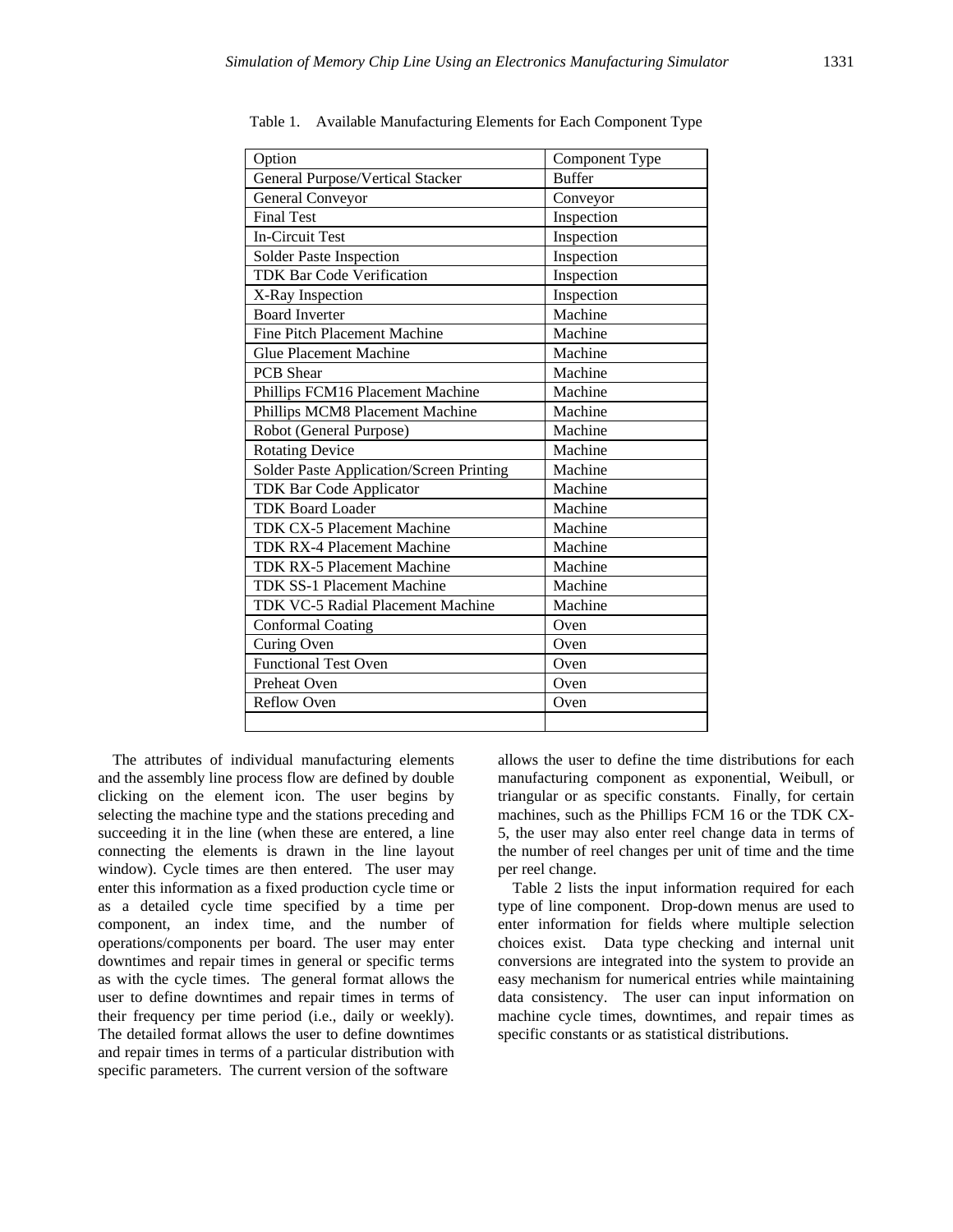| Component<br>Type | Enter<br>Node(s) | Exit<br>Node(s) | Throughpu<br>t Rate | Downtime/Repair<br>Frequency | Speed and<br>Length | Other                    |
|-------------------|------------------|-----------------|---------------------|------------------------------|---------------------|--------------------------|
| <b>Start</b>      |                  | X               | X                   |                              |                     |                          |
| Assembly          | $\mathbf{x}$     | X               | X                   | X                            |                     |                          |
| <b>Buffer</b>     | X                | X               | X                   | X                            |                     | Capacity, Index,         |
|                   |                  |                 |                     |                              |                     | Scheme                   |
| Conveyor          | $\mathbf{x}$     | X               |                     | $\mathbf{x}$                 | $\mathbf{x}$        |                          |
| Inspection        | X                | X               | X                   | X                            |                     | <b>Failure Following</b> |
| Oven              | X                | X               |                     | X                            | X                   | Capacity                 |
| Convergence       | X                | X               |                     |                              | X                   | No. of Convergence's     |
| Divergence        | X                | X               |                     |                              | X                   | No. or Divergence's      |
| Stop              | X                |                 |                     |                              |                     |                          |

Table 2. Input Requirements for Various Component Types

#### **2.2 Static Analyzer**

The static analyzer uses the station processing times to generate an estimate of the maximum throughput for each station in the line. The approximation used in the static analysis is based on a simple queuing consideration. This consideration utilizes a net processing time adjusted for mean downtime and the mean number of reprocessed parts. Net processing can also be reduced to blocking (downstream bottleneck) or starvation (upstream bottleneck). The analysis seeks to identify the line capacity as a function of the following elements: line structure, inspection parameters (pass rate), equipment processing capabilities, and downtime frequency and duration. Variability is not taken into account in the approximation; therefore, the throughput estimates are somewhat optimistic assessments of the mean response. It is not possible to assess the variability (i.e., in daily production) of the throughput with the estimate. However, the estimate does make it possible to rank competing designs quickly and to identify critical factors in the overall design. A full simulation model is required in order to refine the throughput estimate and to

evaluate the variability of the throughput due to the random occurrence and duration of downtime, fluctuations in inspection (pass/fail), and the interaction between equipment on the line.

Bottleneck locations for non-branching model segments can be identified by locating the elements within the segment with the smallest throughput values. This analysis is straight forward for most line element types; however, branching elements (i.e., inspections, convergences, and divergences) introduce complications into the analysis. At convergence points, two or more line throughputs are summed to become the input to the downstream elements; therefore, the smallest element throughput value may not represent the bottleneck location. In a similar manner, the upstream elements of a divergence point must handle the summed throughputs of the downstream sublines. Each subline component of the convergent system, shown in Figure 1, must be considered separately. Since some manufactured items may not successfully pass the inspection station and will instead be routed back for rework, inspection stations represent divergence points within the line.



Figure 1. Divergence and Convergence Within the Manufacturing Line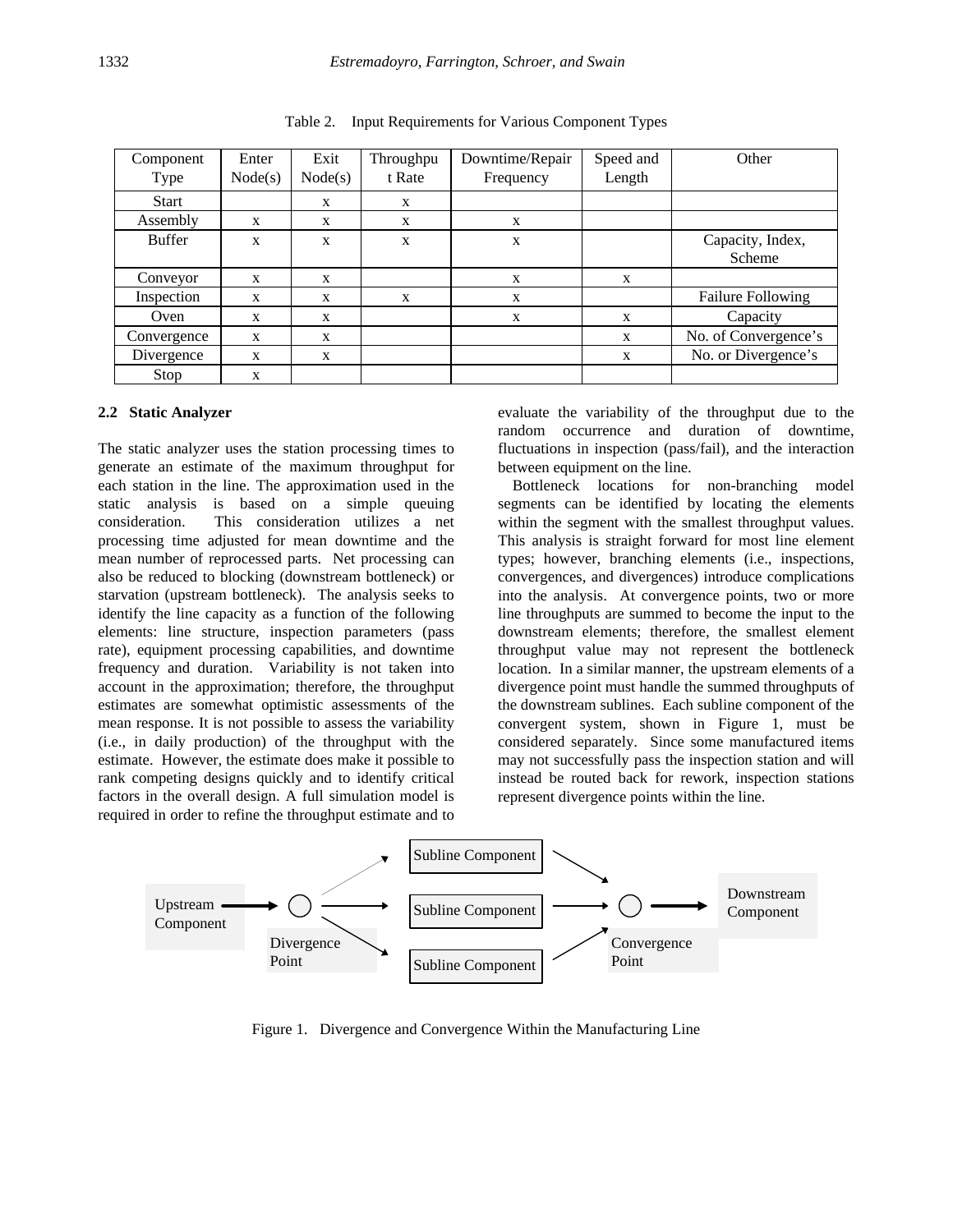In addition to the static analysis, the EMS provides two input information reports: the Equipment Summary and Detailed Equipment Report. The Equipment Summary lists the various line elements in processing order. This report provides an element description, the production cycle time, the percent of time devoted to reel changes, the estimated downtime, the effective cycle time (i.e., cycle time after accounting for reel changes and the estimated downtime), and the estimated single shift capacity. The Detailed Equipment Report provides a more comprehensive listing of the input information for each type of line element (i.e., starts, machines, buffers, conveyors, inspections, ovens, convergences divergences, and ends). This report presents a summary of the input parameters for each type of equipment by class (i.e., machines, conveyors, ovens, etc.). The Detailed Equipment Report provides the user with access to all the input information in one location for

verification and error checking purposes. All reported cycle times and parameter values are in minutes and a shift equivalent to eight hours.

#### **3 APPLICATION OF THE SYSTEM**

A simple electronics assembly line is shown in Figure 2. The line receives a continuous supply of boards and processes them through the following stations:

- Solder Paste Application Machine
- TDK RX-5 Placement Machine
- Curing Oven
- X-Ray Inspection

The input template for the Solder Paste Application Machine is shown in Figure 3. This machine has a cycle time of 0.25 minutes, a failure rate of 10 per day, and a typical repair time of 5 minutes.



Figure 2. Line Layout Window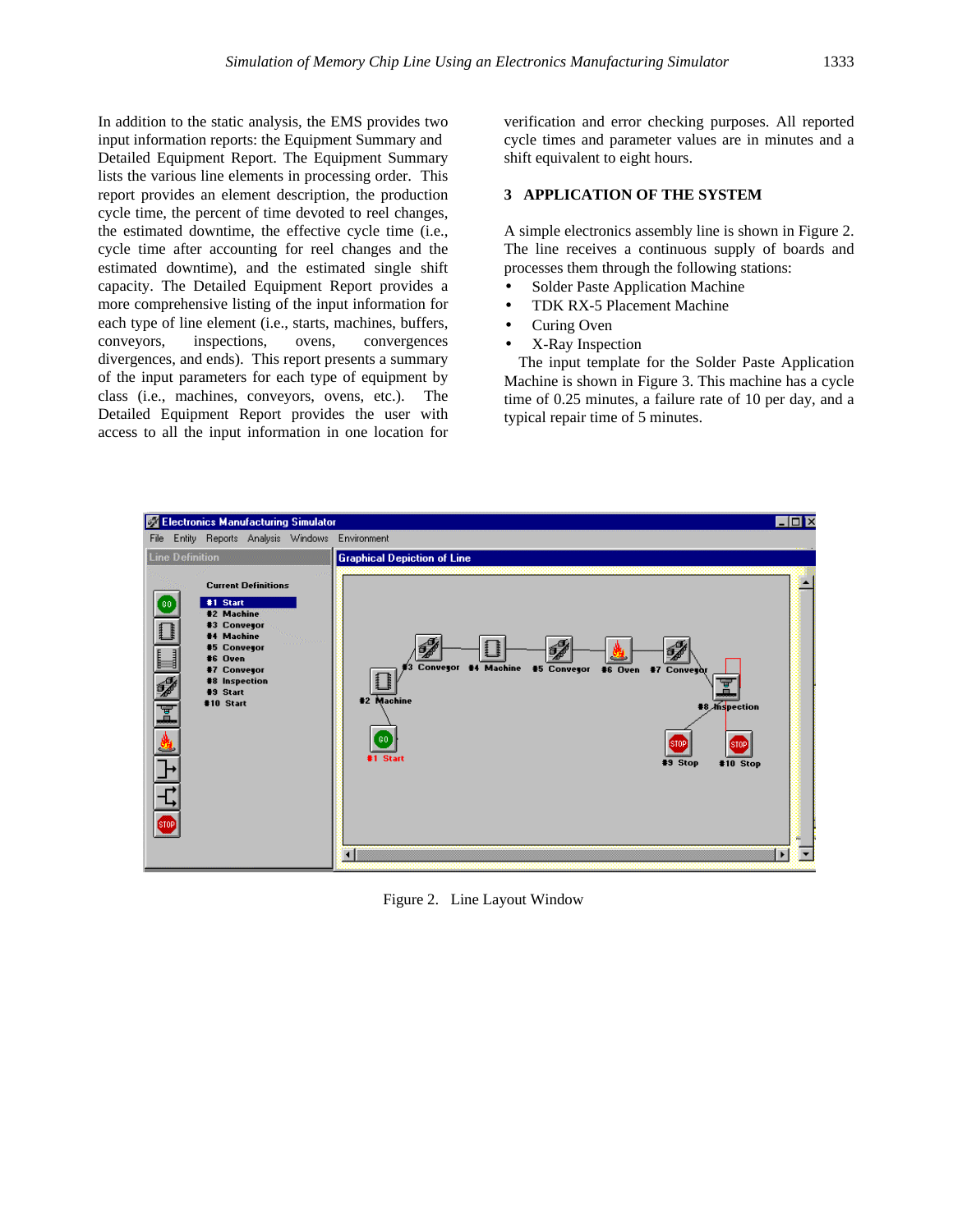| Machine - Entity #2                                                                                             |                                                                                                                              |
|-----------------------------------------------------------------------------------------------------------------|------------------------------------------------------------------------------------------------------------------------------|
| <b>Machine Type</b>                                                                                             | <b>Description</b>                                                                                                           |
| Solder Paste Application/Sc v                                                                                   | <b>Solder Paste Application</b>                                                                                              |
| <b>Previous Element</b>                                                                                         |                                                                                                                              |
| #1 Start #1                                                                                                     |                                                                                                                              |
| <b>Next Element</b>                                                                                             |                                                                                                                              |
| #3 General                                                                                                      | <b>DownTime</b><br>⊙ General Information<br>Machine Fails   10<br>Day<br>per<br>O Detailed Information                       |
| Cycle Time<br><b>S</b> Production Cycle Time<br>15<br>$ S$ econds $\blacktriangledown$<br>O Detailed Cycle Time | RepairTime<br>⊙ General Information<br><b>Typical Repair</b><br>15<br>Minutes $\blacktriangledown$<br>O Detailed Information |
| Accept                                                                                                          | Cancel                                                                                                                       |

Figure 3. Input Template for Solder Paste Application Machine

| <b>Conveyor Definition - Entity #3</b>                                                                                    |                                                                                                                                            |
|---------------------------------------------------------------------------------------------------------------------------|--------------------------------------------------------------------------------------------------------------------------------------------|
| Conveyor Type<br>General<br><b>Previous Element</b><br># 2 Solder Paste Applicatio "                                      | Description<br><b>First Conveyor</b>                                                                                                       |
| <b>Next Element</b><br># 4 TDK RX-5 Palcement N T<br><b>Operation Parameters -</b><br>Length<br>5<br>Feet<br><b>Speed</b> | DownTime<br>⊙ General Information<br><b>Machine Fails</b><br> Day<br>per<br>$\blacktriangleright$<br>O Detailed Information                |
| 60<br>ft/min<br><b>Board Capacity (# Stops)</b><br>10<br><b>Effective Cycle Time</b><br>[0.00833]<br><b>Minutes</b>       | RepairTime<br>⊙ General Information<br><b>Typical Repair</b><br>15<br>Minutes $\vert \mathbf{v} \vert$<br><b>Detailed Information</b><br>Ω |
| Accept                                                                                                                    | Cancel                                                                                                                                     |

Figure 4. Input Template for Conveyor 1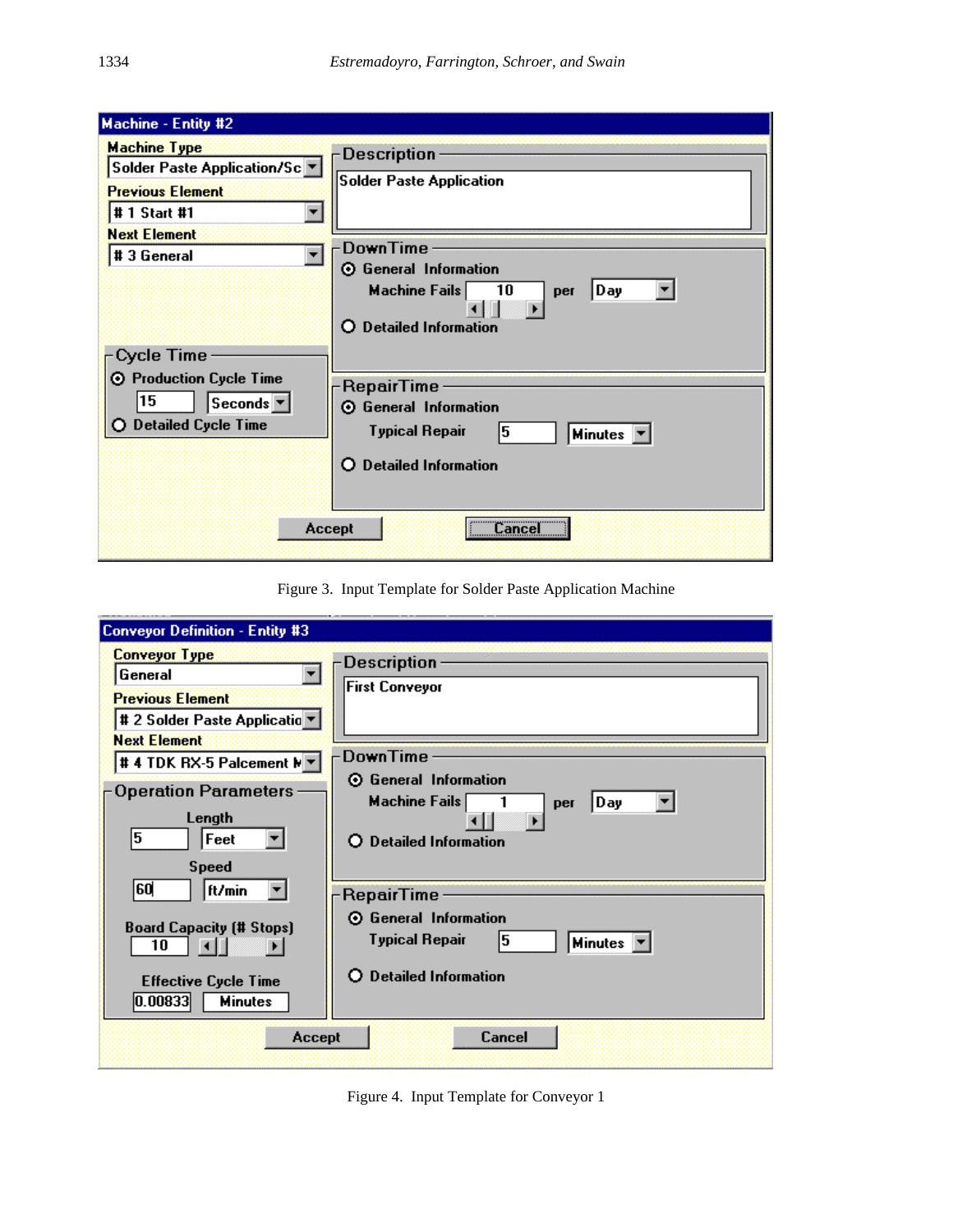Figure 4 shows the input template for one of the conveyors. Each conveyor experiences one failure per day with a typical repair time of five minutes per failure. The operation parameters for each conveyor are:

- Conveyor 1: length  $= 5$  feet, speed  $= 60$  ft./min., board capacity  $= 10$
- Conveyor 2: length  $= 4$  feet, speed  $= 50$  ft./min., board capacity  $= 8$
- Conveyor 3: length =  $5$  feet, speed =  $40$  ft./min., board capacity  $= 10$ .

The input template for the TDK RX-5 Placement Machine is shown in Figure 5. This machine has the following characteristics:

- 50 operations performed per board
- 0.5 seconds required to complete an operation
- an index time of one second
- downtime is exponentially distributed with a mean of 8 hours
- repair time is based on a triangular distribution (4,6,8) minutes

three reel changes per hour are required with an average change time of one minute each.

The Curing Oven has a length of 10 feet, a speed of 2 feet per minute, and a board capacity of 10. The Curing Oven experiences one downtime per week with a repair time of 10 minutes per downtime.

The X-Ray Inspection station inspects one board every two minutes. Boards which pass inspection (i.e., 95% of the inspected boards) proceed to Line End Pass. Boards which fail inspection are sent to Line End Fail. The downtime of the inspection machine is based on a constant of one per day. The typical repair time is 30 minutes for each downtime.

The EMS output include Equipment Summary, Detailed Equipment, and Static Analysis Results reports. Figure 6 shows the Equipment Summary report. The Static Analysis Results report, in Figure 7, displays the maximum throughput production per hour for each entity.

| Machine - Entity #4                 |                                                                               |
|-------------------------------------|-------------------------------------------------------------------------------|
| <b>Machine Type</b>                 | <b>Description</b>                                                            |
| TDK RX-5 Palcement Machir           |                                                                               |
| <b>Previous Element</b>             | Placement of Components onto Board                                            |
| #3 General                          |                                                                               |
| <b>Next Element</b>                 | <b>DownTime</b>                                                               |
| # 5 General                         | O General Information                                                         |
| Cycle Time-                         | $\odot$ Detailed Information<br>Mean 8<br><b>Hours</b><br><b>Distribution</b> |
| O Production Cycle Time             | Exponential $\vert \mathbf{v} \vert$                                          |
| 26<br>Seconds $\boxed{\overline{}}$ | RepairTime                                                                    |
| <b>Detailed Cycle Time</b><br>⊙     | Lower Limit <sup>4</sup><br>Minutes<br><b>General Information</b>             |
| <b>Operation Time</b>               | $\odot$ Detailed Information<br>Minutes<br>Central Value 6                    |
| per Component                       | <b>Distribution</b><br><b>Minutes</b><br>Upper Limit <sup>8</sup>             |
| .5<br>Seconds <sup>v</sup>          | Triangular                                                                    |
| <b>Index Time</b>                   | <b>Reel Changes</b>                                                           |
| Seconds $\vert \mathbf{v} \vert$    | <b>Reel Changes</b><br>з<br>Hour<br>per                                       |
| <b>Number of Operations</b>         |                                                                               |
| 50<br>$\blacktriangleleft$          | Average Change Time 1<br>Minutes                                              |
|                                     | <b>Cancel</b><br>Accept                                                       |

Figure 5. Input Template for TDK RX-5 Placement Machine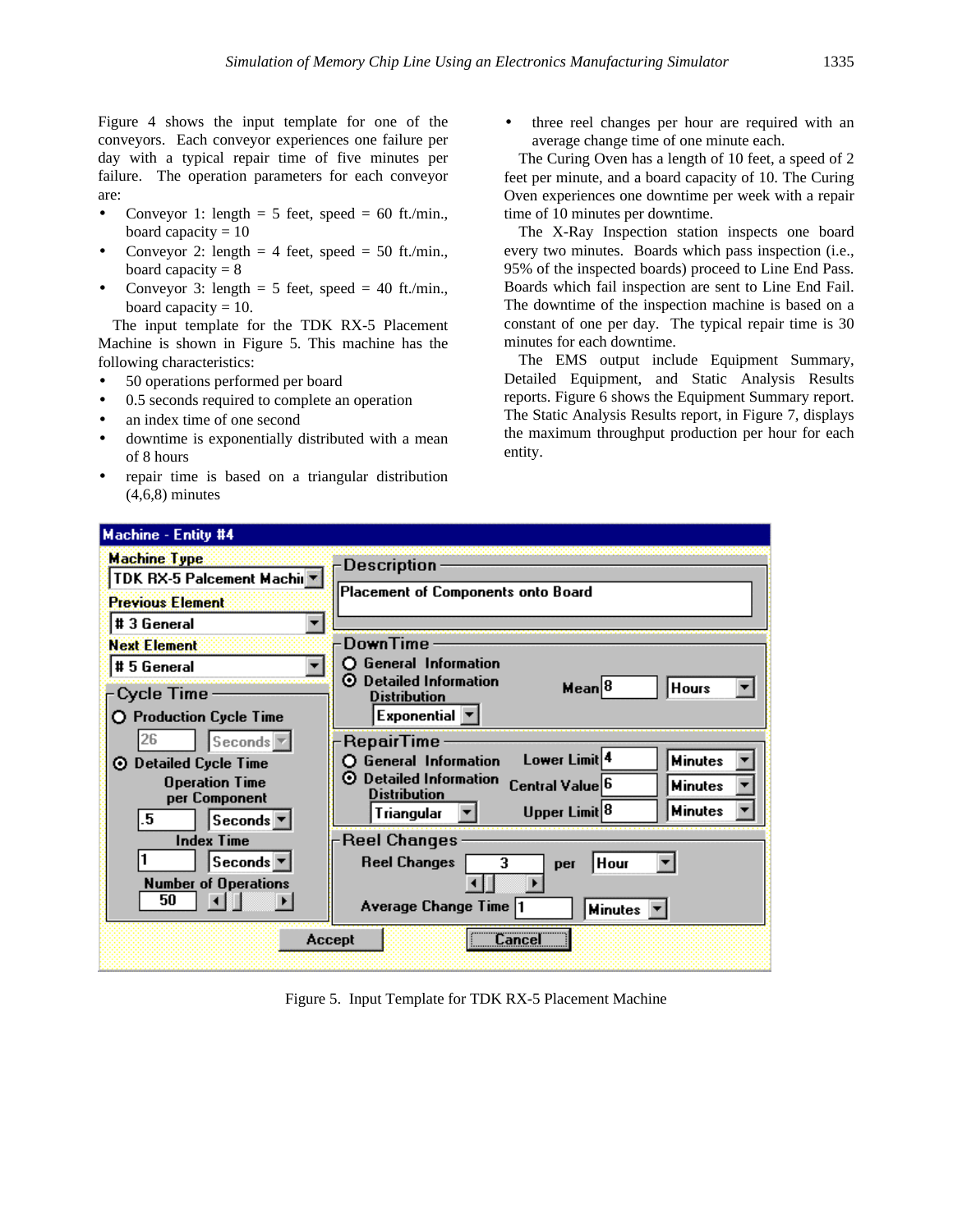| <b>第 Equipment Summary</b>             |                                                                                                                 |                                                                                      |                                                                  |                                                                                          |                                                                                      | ×                                                                                            |
|----------------------------------------|-----------------------------------------------------------------------------------------------------------------|--------------------------------------------------------------------------------------|------------------------------------------------------------------|------------------------------------------------------------------------------------------|--------------------------------------------------------------------------------------|----------------------------------------------------------------------------------------------|
| <b>Operation</b><br><b>Number</b><br>2 | <b>Description</b><br>Start #1<br><b>Solder Paste</b>                                                           | <b>Production</b><br><b>Cycle Time</b><br>$2.50E - 01$                               | $\boldsymbol{\mathsf{\%}}$ Reel<br><b>Change</b><br>$0.00E + 00$ | % Down<br>Time<br>$3.47E + 00$                                                           | <b>Effective</b><br><b>Cycle Time</b><br>$2.59E - 01$                                | <b>Single Shift</b><br>Capacity<br>$1.92E + 03$                                              |
| 3<br>4<br>5<br>6<br>7<br>8<br>9        | General<br><b>TDK RX-5 Palcement</b><br>General<br><b>Curing Oven</b><br>General<br>X-Ray Inspection<br>Stop #2 | 8.33E-03<br>4.33E-01<br>$1.00E - 02$<br>$5.00E - 01$<br>$1.25E - 02$<br>$2.00E + 00$ | $5.00E + 00$                                                     | $3.47E - 01$<br>$1.25E + 00$<br>3.47E-01<br>$9.92E - 02$<br>$3.47E - 01$<br>$2.08E + 00$ | 8.36E-03<br>4.62E-01<br>$1.00E - 02$<br>$5.00E - 01$<br>$1.25E - 02$<br>$2.04E + 00$ | $5.76E + 04$<br>$1.11E + 03$<br>$4.80E + 04$<br>$9.60E + 02$<br>$3.84E + 04$<br>$2.40E + 02$ |
| 10                                     | Stop #3                                                                                                         |                                                                                      |                                                                  |                                                                                          |                                                                                      | $\blacktriangleright$                                                                        |
|                                        |                                                                                                                 | Cycle times are in minutes. Shift is eight hours.                                    |                                                                  |                                                                                          |                                                                                      |                                                                                              |

Figure 6. Equipment Summary Report

| <b>Simulation Entity</b> | Maximum<br>Production | <b>Success</b><br>Rate | Gross | Net<br><b>Production Production</b> |
|--------------------------|-----------------------|------------------------|-------|-------------------------------------|
| <b>Solder Paste</b>      | 240                   |                        | 12    | 12                                  |
| General                  | 1440                  |                        | 12    | 12                                  |
| TDK RX-5 Palcement       | 138.4615              |                        | 12    | 12                                  |
| General                  | 1500                  |                        | 12    | 12                                  |
| Curing Oven              | 12                    |                        | 12    | 12                                  |
| General                  | 960,0001              |                        | 12    | 12                                  |
| X-Ray Inspection         | 30                    | 0.95                   | 12    | 11.4                                |

Figure 7. Static Analysis Results

## **4 CONCLUSIONS**

The Static Analysis Results reveal that the bottleneck station of this sample model is the X-Ray Inspection station with a maximum production of 30 units per hour and a net production of 11.4 units per hour. Since there are no convergence and/or divergence points and because the units failing inspection are not routed back for rework, the net production of the entire system is

11.4 units per hour (i.e., the net production of the bottleneck station).

Although the EMS is limited to modeling only electronics manufacturing lines, it provides the modeler with a flexible, simple to use simulation tool. The advantages of the EMS include rapid prototyping of electronics assembly lines, increased modeler productivity, reduced modeler knowledge, increased model flexibility, and improved model documentation.